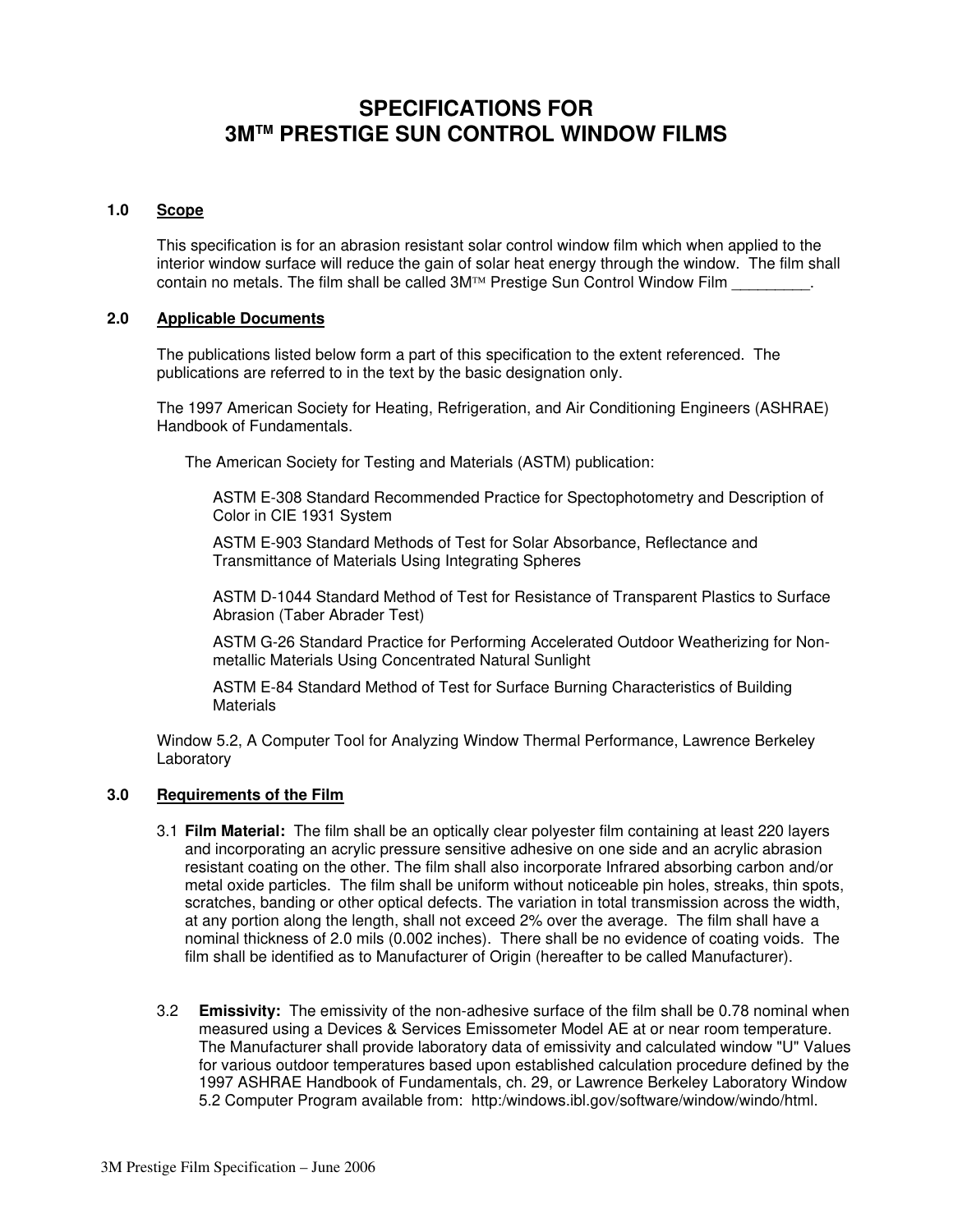- 3.3 **U Value:** The U Value of the film applied to 1/4" (6mm) clear glass shall be1.0 nominal when measured in accordance with test procedures described in 3.2 for Emissivity.
- 3.4 **Transmission Visible:** When applied to 1/4" (6mm) clear glass, the luminous transmittance shall be mominal when measured with an integrating sphere spectrophotometer as referenced by ASTM E-903 and calculated per ASTM E-308 using Standard Source "C" for average daylight.
- 3.5 **Reflection Visible, Exterior:** When applied to 1/4" (6mm) clear glass, the total luminous reflection from the glass surface shall be sphere spectrophotometer as referenced by ASTM E-903 and calculated per ASTM E-308 using Standard CIE Source "C" for average daylight.

 **Reflection – Visible, Interior:** When applied to 1/4" (6mm) clear glass, the total luminous reflection from the glass surface shall be \_\_\_\_\_\_ nominal when measured with an integrating sphere spectrophotometer as referenced by ASTM E-903 and calculated per ASTM E-308 using Standard CIE Source "C" for average daylight.

- 3.6 **Rejected Ultraviolet Light:** When applied to 1/4" 6mm) clear glass, the total transmission of solar ultraviolet radiation of air mass  $= 2$  over the spectral range of 3000 to 3800 angstroms shall be 99.9% minimum when measured with an integrating sphere spectrophotometer as referenced by ASTM E-903.
- 3.7 **Rejected Infrared Light: Film shall have an IR transmission of not more than 3% when measured between 900-1000 nanometers.**
- 3.8 **Luminous Efficacy: When applied to ¼" (6mm) clear glass, the luminous efficacy (Defined as the ratio of visible light transmission to shading coefficient) shall be**  \_\_\_\_\_\_ Nominal.
- 3.9 **Shading Coefficient:** When applied to 1/4" (6mm) clear glass, the shading coefficient shall be mominal (at 60 Degrees) as measured per ASTM E-903 and computed in accordance with the established procedures defined by The ASHRAE Handbook of Fundamentals.
- 3.10 **Total Solar Energy Rejected normal and 60 Degree Angle:** When applied to 1/4" (6mm) clear glass, the TSER shall be \_\_\_\_\_ nominal (\_\_\_\_ at 60 Degrees) as measured per ASTM E-903 and computed in accordance with the established procedures defined by The ASHRAE Handbook of Fundamentals.
- 3.11 **Adhesive System:** The film shall be supplied with an optically clear pressure sensitive weather able acrylic adhesive applied uniformly over the surface opposite the abrasion resistant coating.
- 3.12 **Flammability:** The Manufacturer shall provide independent test data showing that the window film shall meet the requirements of a Class A Interior Finish for Building Materials for both Flame Spread Index and Smoke Development Values per ASTM E-84.
- 3.13 **Abrasion Resistance:** The Manufacturer shall provide independent test data showing that the film shall have a surface coating that is resistant to abrasion such that, less than 5% increase of transmitted light haze will result in accordance with ASTM D-1044 using 50 cycles, 500 grams weight, and the CS10F Calbrase Wheel.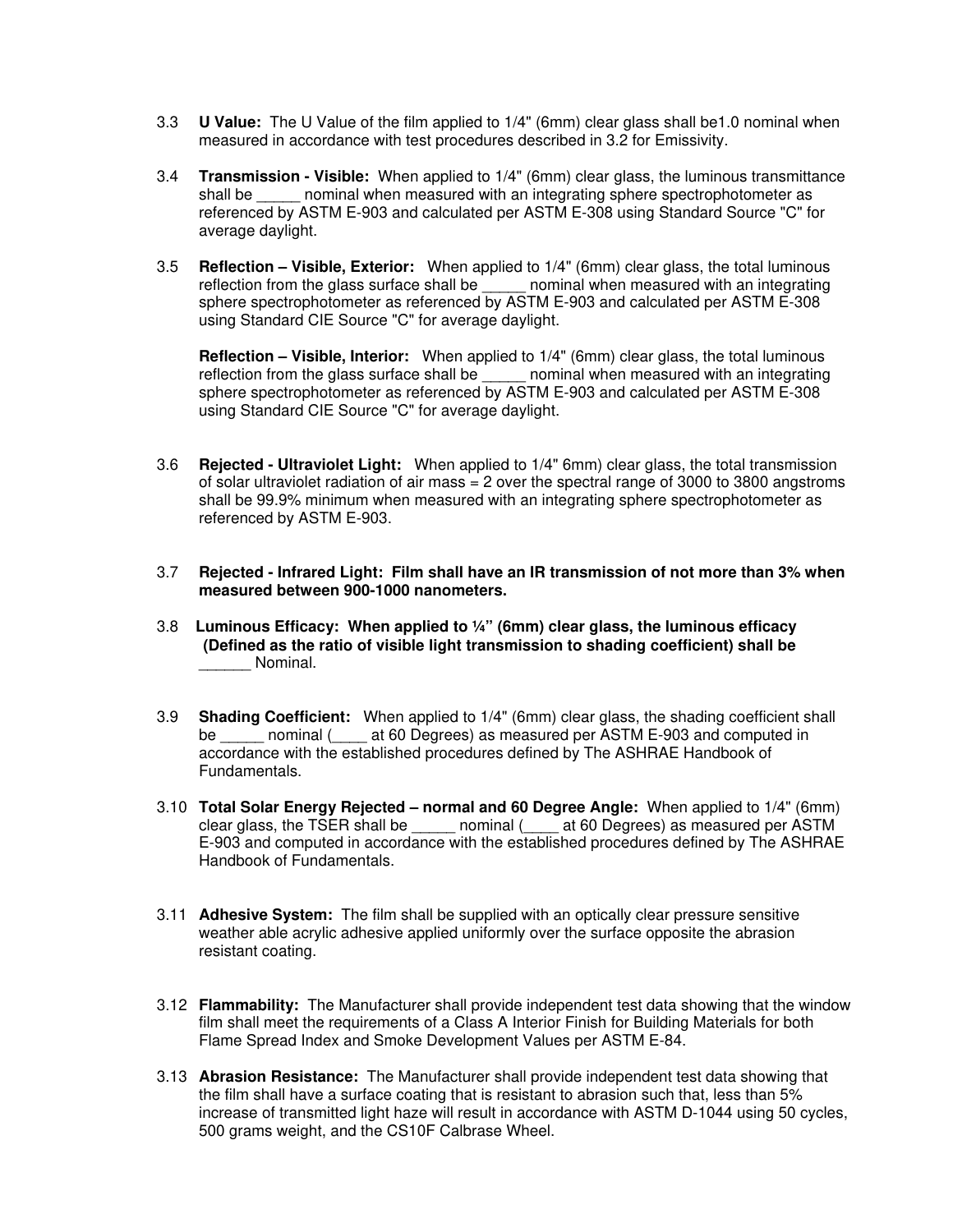## **4.0 Requirements of the Authorized Dealer/Applicator (ADA)**

- 4.1 The ADA shall provide documentation that the ADA is authorized by the Manufacturer to install window film as per the Manufacturer's specifications and in accordance with specific requests as to be determined and agreed to by the customer.
- 4.2 Authorization of dealership may be verified through the company's 3M I.D. Number.
- 4.3 The ADA will provide a commercial building reference list of  $(4)$  properties where the ADA has installed window film. This list will include the following information:
	- \* Name of building
	- \* The name and telephone number of a management contact
	- \* Type of glass
	- \* Type of film
	- \* Amount of film installed
	- \* Date of completion
- 4.4 Upon request, the ADA will provide a Glass Stress Analysis of the existing glass and proposed glass/film combination as recommended by the film Manufacturer.
- 4.5 Upon request, the ADA will provide an application analysis to determine available energy cost reduction and savings.

# **5.0 Requirements of the Manufacturer**

- 5.1 The Manufacturer will insure proper quality control during production, shipping and inventory, clearly identify and label each film core with the product designation and run number.
- 5.2 Materials shall be manufactured by:

 3M Company Distributed through: Energy Products Distribution 9223 Harford Road Baltimore, MD 21234

5.3 Point of Contact:

Manny Hondroulis, 1-800-537-3911, mhondroulis@epdwindowfilm.com

#### **6.0 Application**

 6.1 **Examination:** Examine glass surfaces to receive new film and verify that they are free from defects and imperfections which will affect the final appearance. Correct and/or note all such deficiencies to the owner prior to commencing film application.

#### 6.2 **Preparation:**

- a. The use of protective tarps and/or drop cloths to cover office interior furnishing near the window is a recommended practice.
- b. The window and window framing will be cleaned thoroughly with a neutral cleaning solution. The inside surface of the window glass shall be bladed with industrial razors to insure the removal of any foreign contaminants.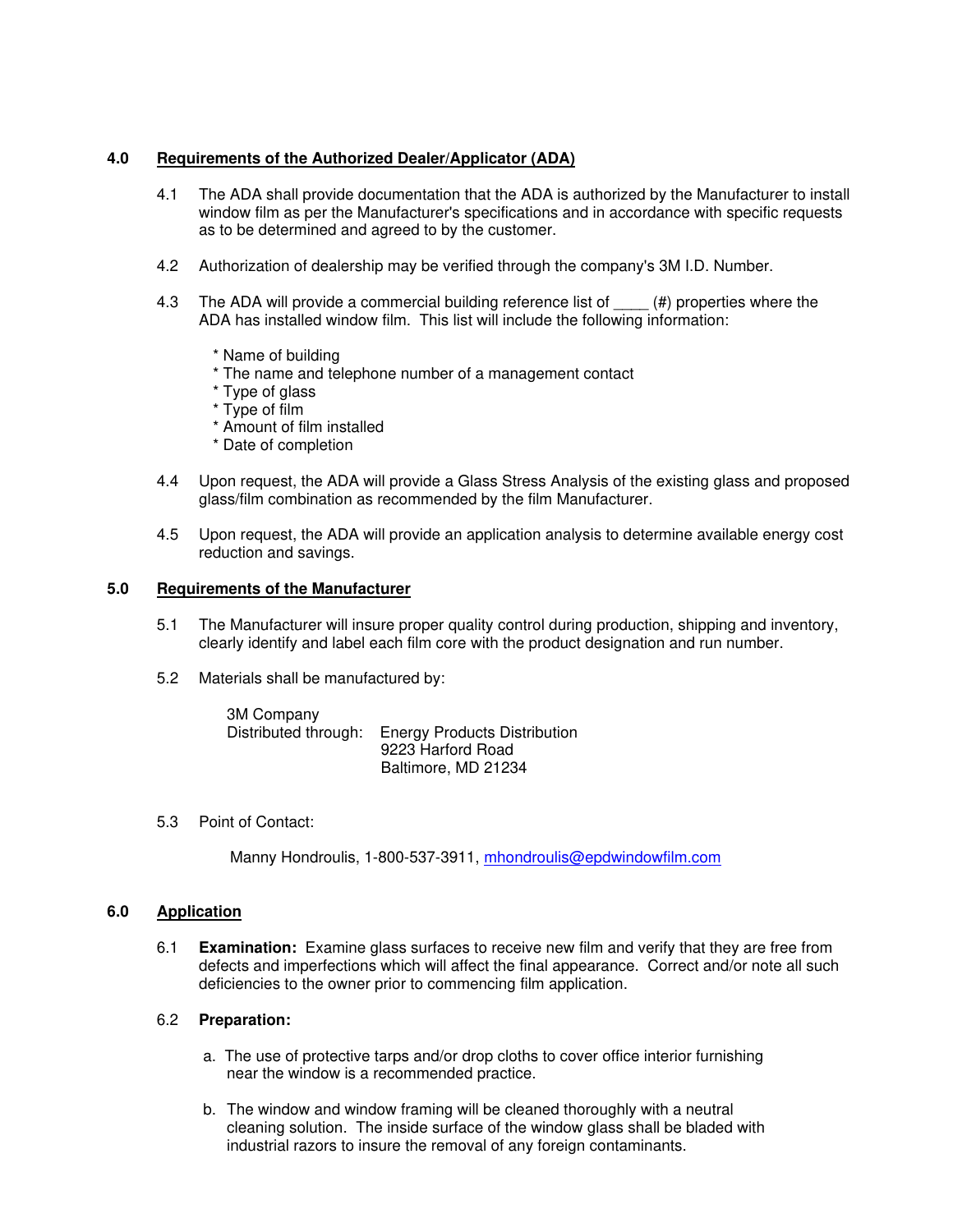- c. Toweling or other absorbent material shall be placed on the window sill or sash to absorb moisture generated by the film application process.
- 6.3 **Installation:** The film shall be applied as to the specifications of the Manufacturer by an ADA.
	- a. Materials will be delivered to the job site with the manufacturer's labels intact and legible.
	- b. Film edges shall be cut neatly and square at a uniform distance of 1/8" (3mm) to 1/16" (1,5mm) of the window sealing device.
	- c. Edge Seal None required. 3M Prestige Window Film do not contain metals.
	- d. Water and film slip solution only will be used on the window glass and adhesive to facilitate the proper positioning of the film.
	- e. To insure efficient removal of excess water from the underside of the film and to maximize bonding of the pressure sensitive adhesive, polyplastic bladed squeegees will be utilized.
	- f. Upon completion, the film may have a dimpled appearance from residual moisture. Said moisture shall, under reasonable weather conditions, dry flat with no moisture dimples within a period of 30 calendar days when viewed under normal viewing conditions.
	- g. After installation, any left over material and/or debris will be removed and the work area will be returned to original condition. Use all necessary means to protect the film before, during and after the installation.

#### **7.0 Cleaning**

 The film may be washed using common window cleaning solutions, including ammonia solutions, 30 days after application. Abrasive type cleaning agents and bristle brushes which could scratch the film must not be used. Synthetic sponges or soft cloths are recommended.

# **8.0 Warranty**

#### **Films Covered: Prestige 70, Prestige 60, Prestige 50 & Prestige 40.**

- 8.1 The application shall be warranted by the film manufacturer (3M) for a period of Fifteen (15) years in that the film will maintain solar reflective properties without cracking, crazing, delaminating, bubbling, peeling or discoloration. In the event that the product is found to be defective under warranty, the seller will replace such quantity of the film proved to be defective, and will additionally provide the removal and reapplication labor free of charge.
- 8.2 The film manufacturer (3M) also warrants against glass failure (maximum value \$500 per window) due to thermal shock fracture of glass provided the film is applied to recommended types of glass and the failure occurs within sixty (60) months from the start of application. Any glass failure must be reviewed by the film manufacturer (3M) prior to replacement.